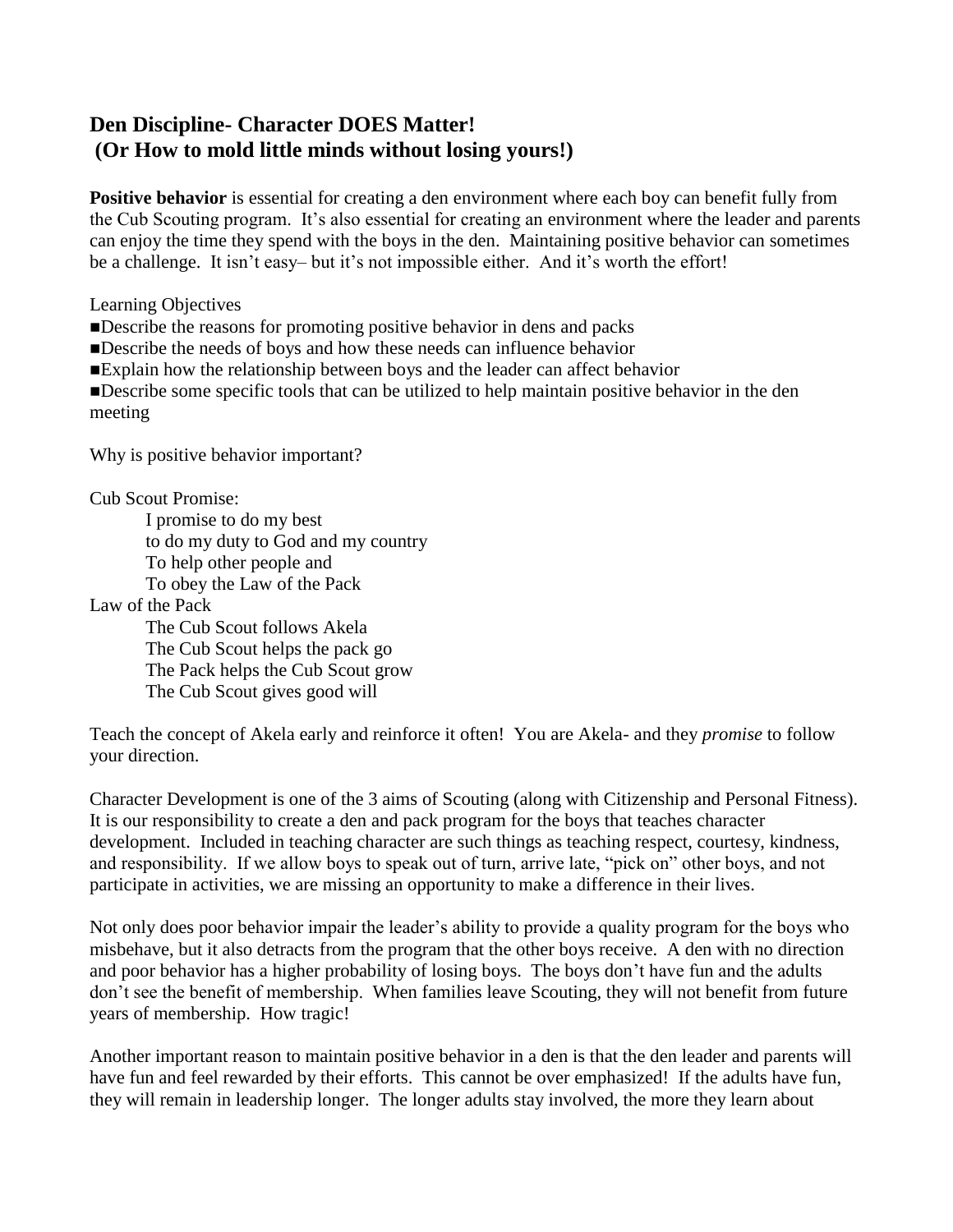Scouting and about the boys, and the better they become at providing a great program for the boys. When parents enjoy helping, they develop adult friendships and that creates an environment where more parents are more supportive of Scouting. When kids are out of control and the leader has no idea what to do about it- the leader often quits out of frustration. Cub Scouting is a family program. A strong den and pack program benefit the whole family.

Needs of Boys

- To be loved
- To be accepted
- To be noticed
- To belong  $&$  be praised and encouraged
- To let off steam
- To be safe & secure
- To express themselves
- To experiment (and make mistakes sometimes)
- . To have fun

Remember that each boy has emotional needs that need to be fulfilled.

How each boy tries to fulfill these needs is what makes him unique. One boy may be very timid and quiet and another may be loud and rowdy, but both are afraid they won't be loved. The den leader must plan ahead to deal with misbehavior and be prepared to maintain discipline in the den in order to make Cub Scouting a positive experience for every boy and his family.

Achieving Positive Behavior

- Expectations
- Den code of conduct
- Den meeting structure
- Leader/boy relationship

Den Code of Conduct–

A Code of Conduct is a list of behavioral expectations and consequences if it is broken. The boys, with help of den leader create it.

The code of conduct should be only 3 or 4 items.

Positive words (not "no" or "Don't")

Example: "Speak when it is your turn" instead of "Don't speak when someone else is speaking. Last rule is "Have Fun"

Possible code would be 3 r's– Respect for others, responsibility for yourself and your things, reasonable behavior. But remember to work with the boys so that *they* develop the rules. It will mean more to them this way.

Boys sign code of conduct

Den Meeting Structure-

 Follow the den meeting structure as outlined in the CSLB, TC Handbook, and CS Program Helps. These resources are the best friend a den leader ever had!!! CS Program Helps have detailed meeting plans for each month. Practical ideas and support can be found at Roundtable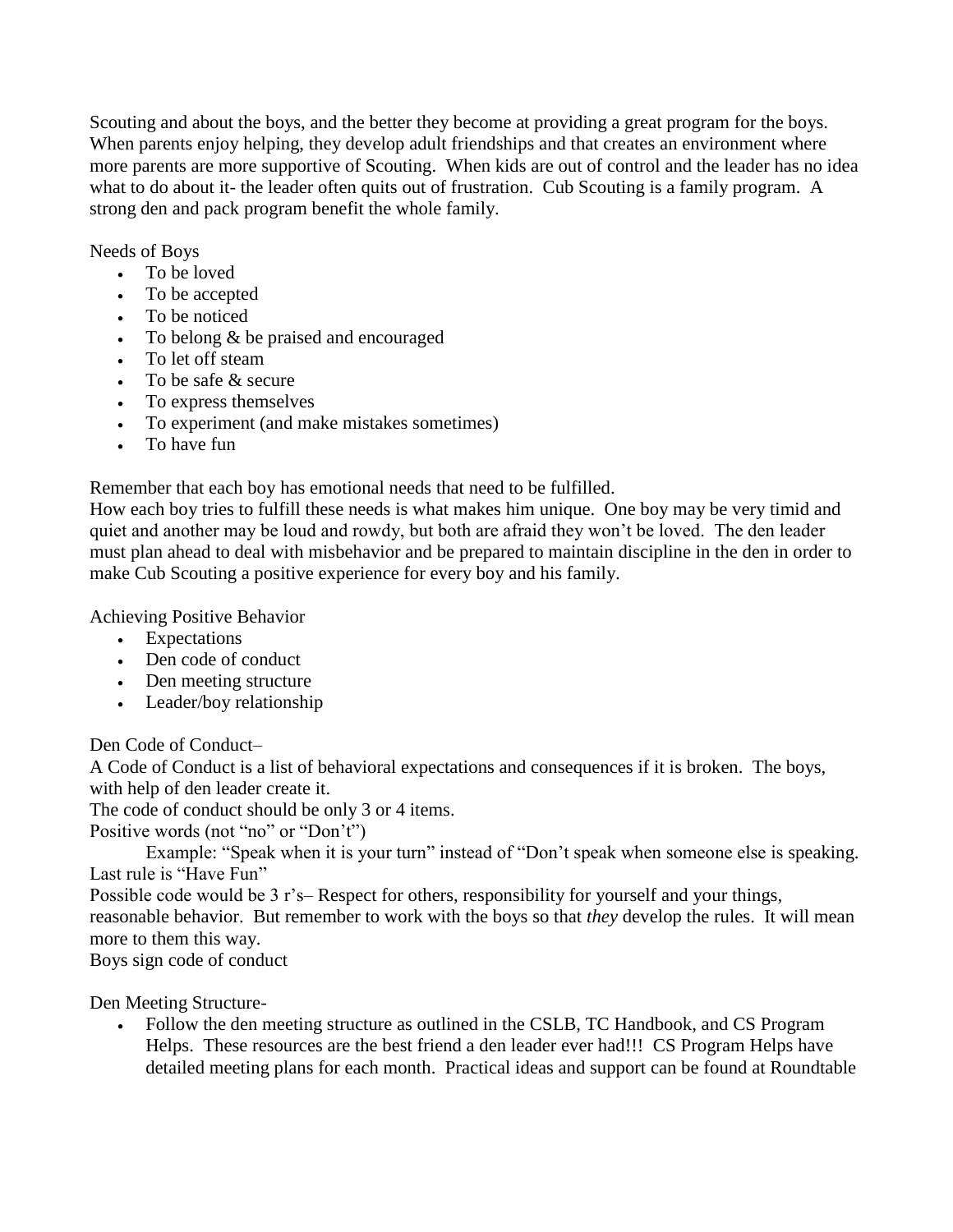each month. A well-planned, fun and exciting program leaves little time and opportunity for the boys to dream up "their own fun".

- Definite beginning and end and not too long. Always involve boys in every part of the meeting. Don't "perform" for them. It's *their* meeting. If they are busy, they will have less idle time to find ways to misbehave. Example: Don't lead them in the Pledge of Allegiance. Have one of the boys take the lead, with your help.
- Seating arrangements. There are no firm rules here, as each home or meeting place is different. Consideration should be given to which boys sit next to each other, distractions in the room, and placement of adults in the room.
- Leader/Boy relationship. A successful relationship between any 2 people is based on respect. The leader must deserve (but may not have) the respect of the boy and the leader must respect the boy. When a boy has serious behavior issues and treats adults disrespectfully, this can be difficult. The starting point is to find *something* about the boy that you like. You really *can* do this. Over time, the developing relationship will improve. Under no circumstances should the adult lose control and yell or speak unkindly to a Cub Scout! Setting a good example for proper behavior is a strong influence. Behave the way you want the Scouts to behave.
- If the DL is enjoying the meeting, the boys are, too. Boys model what they see so the DL should be a good model by being positive and having a good attitude.
- Consistent and fair in all dealings with the boys. Treat the boys the same when rules are broken
- Be a good listener. When a boys wants your attention, look him in the eye. If you are busy, look him in the eye when you ask him to wait a minute. Honor his patient waiting by turning to him with your FULL attention as soon as possible.
- Give the boy a chance to participate in discussions. When you notice a boy's good behavior-COMMENT! Let him and the other boys in the den know exactly what you liked. The more specific you are, the more likely communication has taken place and the behavior will be repeated.

Tools for Maintaining Discipline

- Cub Scout sign. Wait until it gets results– wait them out– the sign needs to have real meaning.
- Gathering activity (and closing activity if needed). This can be one of the greatest tools you can have! When those first few boys arrive and start running around whole you are still setting up for the den meeting, you will have a difficult time getting them to settle down. If the first boy has something to do as soon as he arrives, the behavior will never get out of control in the first place. Consider delegating the task of preparing a gathering activity to your assistant den leader or to a parent who is willing to help. This way, if a parent wants to talk to you before the meeting starts, or if you have last minute preparations for the meeting, another adult will have the boys actively engaged. This is also a good task for a den chief, if you have one.
- Conduct Candle. A conduct candle is a reward system for positive behavior. At the opening of the meeting, the denner lights the candle. If the code of conduct is broken, the den leader simply blows out the candle. A few minutes later, the den leader invites the boy who was misbehaving to light the candle again. At the end of the meeting, the candle in extinguished. When the candle burns down, something good happens. It can be a field trip, a special treat, or a fun activity. The boys should help to select what happens when the candle burns down. Naturally, the candle will burn faster if it is lit for the entire time the den meets. Poor behavior lengthens the time before the reward takes place. The candle should be sized so that it burns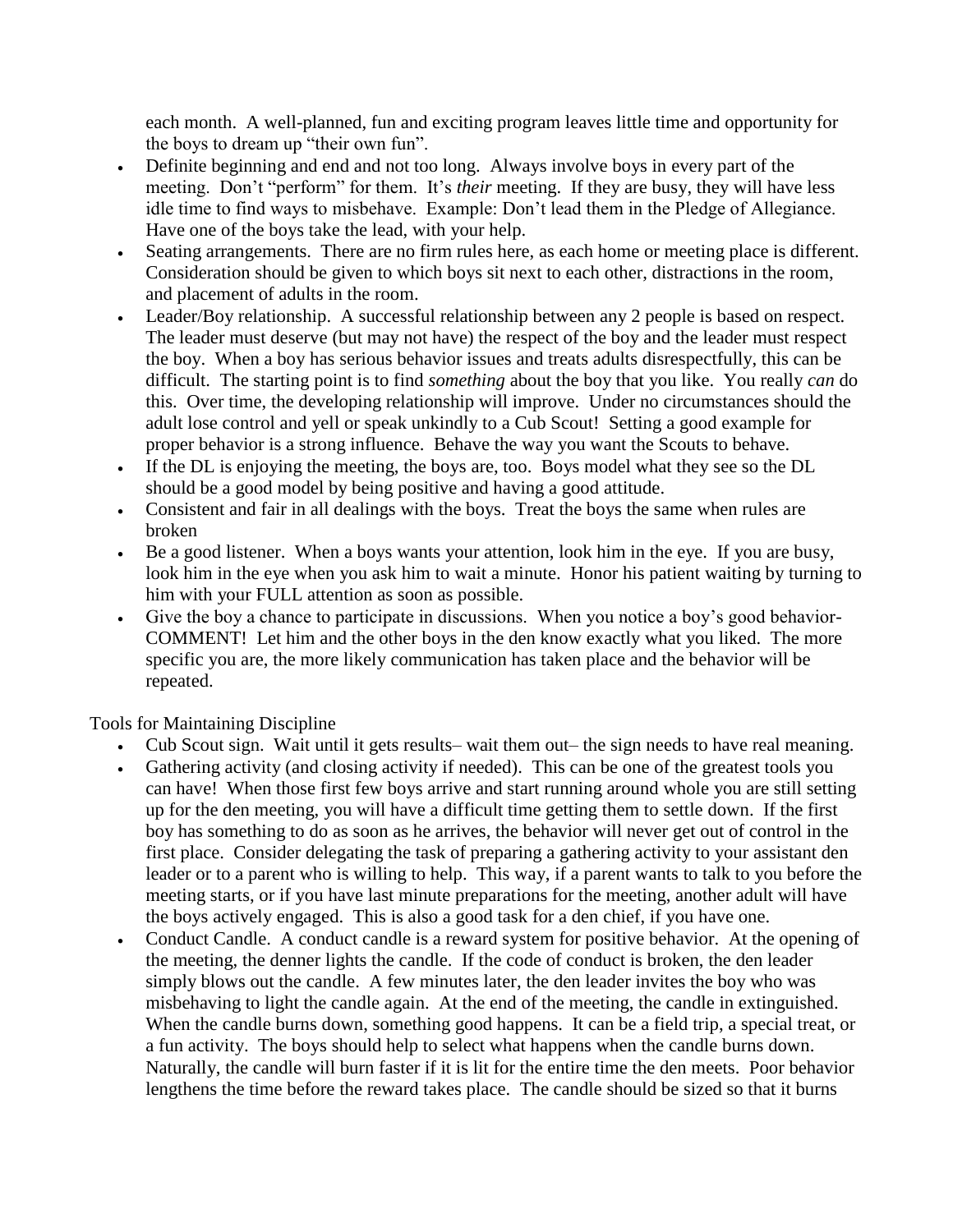down every 6 weeks or so. If it takes too long, it doesn't seem attainable. If it burns too quickly, the reward seems less meaningful. When they do reach the point of reward, be sure to reinforce the reason for the reward and praise them for the way they keep their code of conduct.

- Marble Jar– Same concept as the conduct candle. Some facilities do not allow candles. Give each boy about 5 marbles (or pennies, or dried beans…) at the beginning of each meeting. If a boy breaks one of the rules, or refuses to do what an adult asks, ask him for one of his marbles. No yelling—just ask him for a marble. Throwing a marble or rolling it around is reason to lose it. Instruct the boys to keep the marbles in their pockets. At the end of the meeting, each boy places his remaining marbles (hopefully all of them!) in the marble jar. When the jar fills, the reward kicks in. As with the size of the candle, try to gage the number of marbles so that the jar will fill in about 6 weeks.
- Talking stick or talking feather. At appropriate times in a meeting, such as when the den is sitting in a circle or at a table talking, you may want to use a talking stick. You must have the talking stick in order to "have the floor". If you want to speak, you raise your hand or otherwise indicate that you want the talking stick. One person speaks at a time—the person who is holding the talking stick. This not only keeps boys from speaking out of turn, but it also gives quieter boys an opportunity to speak. The talking stick can be fun—make it into a game that teaches a lesson. It isn't practical to use the talking stick for the entire meeting. It can be awkward at certain times. But it's a great tool to teach the concept of one speaker at a time. It works well to involve the boys in making the stick. Have them gather materials or add their own personal touches. It can be as simple as a small stick with their names on it, or a feather, or it can be a stick embellished with feathers and beads.

## Pack Meetings:

Don't let your hard work go out the window when you get to pack meetings! Teach the boys in your den that their code of conduct applies to pack meetings as well. Ideally, the Cubmaster will develop a code of conduct for pack meetings that is similar to your den code of conduct. It might involve following the rules of the facility (school or church), and showing respect for anyone who is up front during the pack meeting. Many of the ideas for den behavior can also be used in pack meetings. Gathering activities and giving each den a responsibility (such as setting up chairs, opening flag, etc) helps. Seating arrangements are also important.

## ADD/ADHD

A note about boys who are hyperactive or who have attention deficit disorder: This class was originally a class on disabilities. When we taught about disabilities, we discovered that feedback was poor, because participants didn't want to know what to do with hearing or sight impaired boys. What they really wanted to know was what to do about behavior problems. All the participants wanted to talk about was kids with ADHD. It's important to note that we are NOT talking about ADHD. We are talking about behavior. A boy who is not obedient, not courteous, and is out of control may or may not have a true disability (ADHD). In reality, most challenges are not disabilities. They are simply boys who have no direction and don't believe they are expected to behave. We aren't teaching how to deal with ADHD in this class. We are taking about behavior in this class. We are not doctors, therapists, child psychologists, or educators (most of us). We are Scout leaders. We have no authority to diagnose something like ADHD and it is not our place to give advice to parents who have the challenge of raising a child with a disability. Take care not to judge or diagnose. It isn't our place to